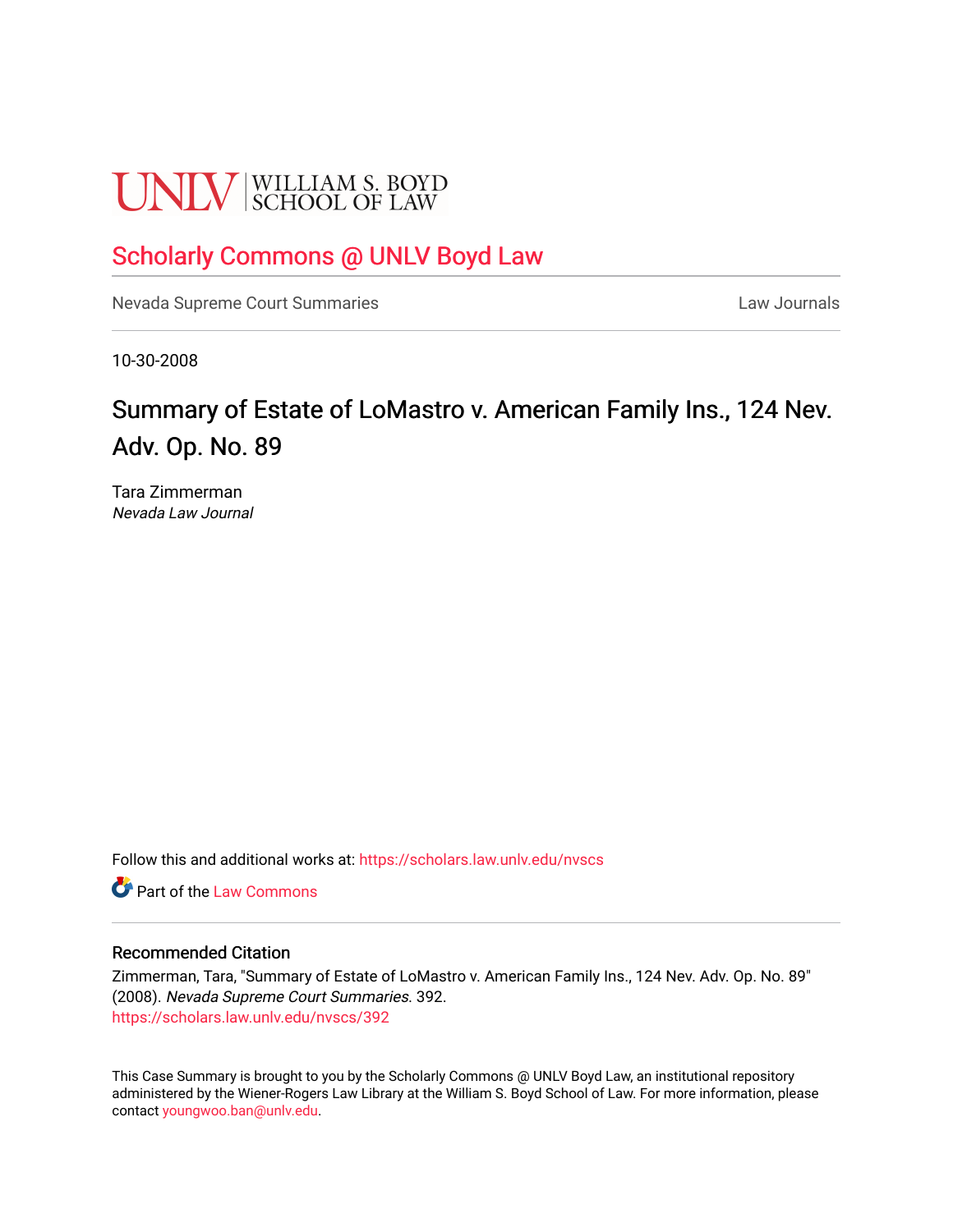# **Estate of LoMastro v. American Family In[s.](#page-1-0), 124 Nev. Adv. Op. No. 89 (Oct. 30, 2008)[1](#page-1-0)**

## **INSURANCE LAW**

#### **Summary**

 Appeal from a district court judgment in an insurance matter and from a postjudgment order denying an NRCP 60(b) motion to set aside the judgment.

#### **Disposition/ Outcome**

Affirmed in part, reversed in part, dismissed in part, and remanded.

#### **Factual and procedural History**

This matter arose from a single-vehicle rollover accident that claimed Matthew LoMastro's life in April 2005. The vehicle's owner, Chad Leach was a friend of Matthew's, and a passenger in the vehicle. In May 2005, Matthew's parents, the LoMastros, discovered that Leach did not maintain automobile insurance on the vehicle. Thus, to recover insurance proceeds, the LoMastros made a claim with their insurance company, American Family Insurance Group under the uninsured motorist provision of their policy. American Family denied the claim, contending that, under Nevada law, uninsured motorist coverage does not apply to single-vehicle accidents.

Meanwhile, the LoMastros instituted a civil action against Leach claiming that he negligently entrusted his vehicle to Matthew and caused Matthew's death. Leach failed to answer the complaint and the LoMastros eventually had default entered against them. After being informed of default entry, American Family moved to intervene in the action against Leach. The district court granted this motion prior to default judgment being entered. To the motion to intervene, American Family attached an answer in intervention attempting, among other things, to contest Leach's liability. The LoMastros moved to strike the answer in intervention arguing it was untimely. The district court found the motion timely and thus denied the motion to strike, but held that the entry of default precluded American Family from contesting Leach's liability.

The LoMastros then filed an amended complaint and a second amended complaint, which asserted new causes of action against American Family directly, including claims for breach of the implied covenant of good faith and fair dealing and violations of the Nevada Unfair Claims Practices Act.<sup>[2](#page-1-1)</sup> American Family answered the second amended complaint, denying the allegations against Leach and itself, and then moved for summary judgment on all of the causes of action in the complaint. After determining that uninsured motorist coverage does not apply to single-vehicle accidents, the district court granted American Family's motion for summary judgment on all claims against it.<sup>[3](#page-1-2)</sup> Thereafter, the LoMastros moved to amend or set aside the

<sup>&</sup>lt;sup>1</sup> By Tara Zimmerman

<span id="page-1-1"></span><span id="page-1-0"></span><sup>&</sup>lt;sup>2</sup> These amended complaints did not alter the allegations against Leach.

<span id="page-1-2"></span> $3$  The district court also entered default judgment against Leach in the amount of \$3 million.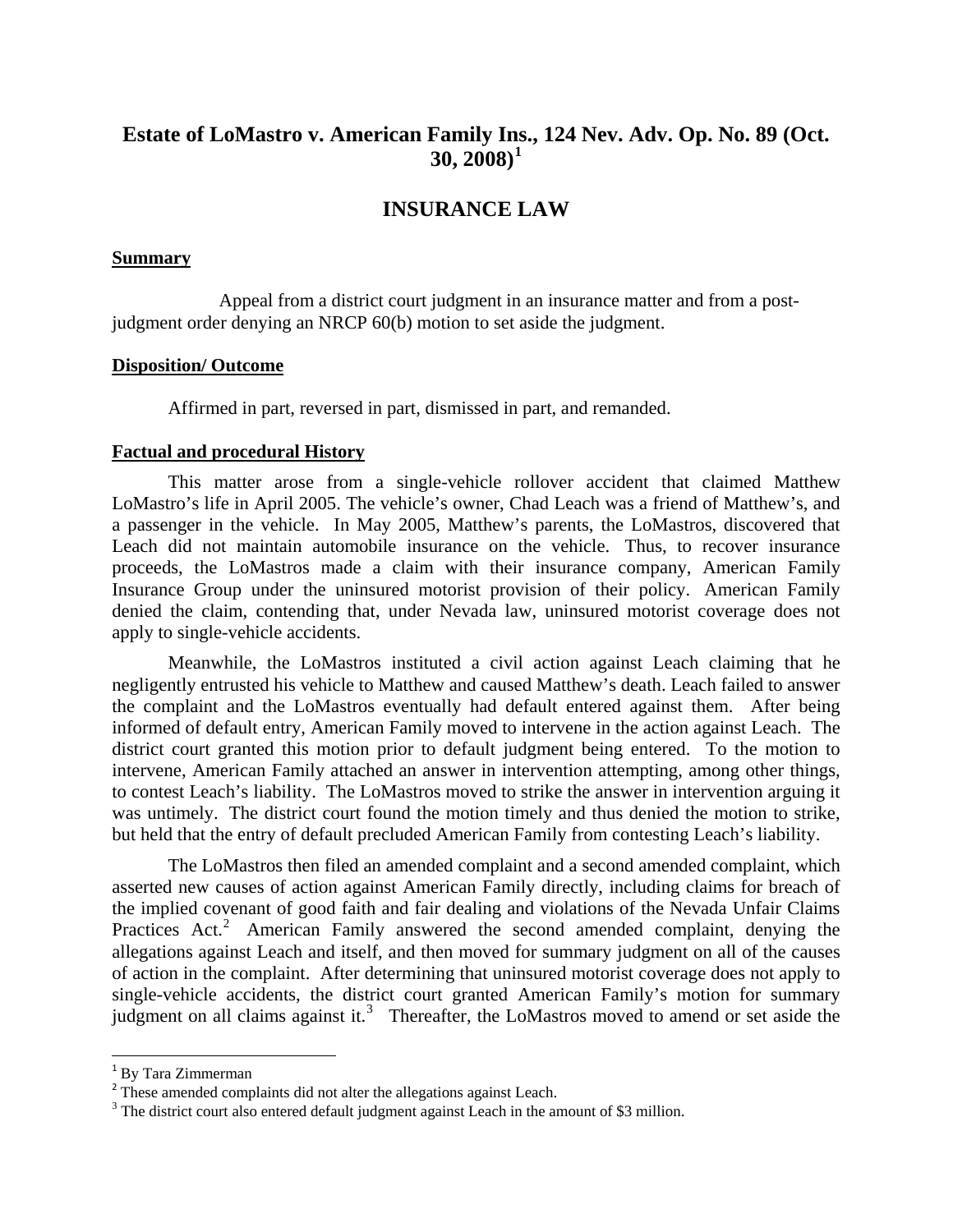summary judgment in favor of American Family under NRCP 59(e) and 60(b). The district court denied that motion, affirming its summary judgment. This appeal followed.

## **Discussion**

Entry of default against Leach was sufficient to bind American Family

In Nevada, an insurance company "is bound by the result of an action between its insured and an uninsured motorist when the carrier has notice of the action but elects not to intervene."<sup>[4](#page-2-0)</sup> Additionally, when an intervener intervenes, it "is bound by all prior orders and adjudications of fact and law as though [it] had been a party from the commencement of the suit."<sup>[5](#page-2-1)</sup> In regards the issue of whether an entry if default is sufficient to bind an intervener, the court concluded that when an intervener wishes to assert defenses to liability on behalf of the original defendant, it must intervene before entry of default or move to set aside the default. The Court reasoned that because entry of default acts as an admission by the defending party of all material claims made in the complaint,<sup>[6](#page-2-2)</sup> it generally resolves the issues of liability and causation and leaves open only the extent of damages.<sup>[7](#page-2-3)</sup>

Here, the court concluded that because American Family intervened after the entry of default, despite having notice of the LoMastros' intent to seek default, it was limited, on the claims against Leach, to contesting the amount of damages, or alternatively, it could have moved to set aside the entry of default.

American Family put forth two arguments to contest the conclusion that they were bound by the entry of default. First, American Insurance argued that under Allstate Insurance Co. v.  $Pietrosh<sup>8</sup>$  $Pietrosh<sup>8</sup>$  $Pietrosh<sup>8</sup>$  it would have been bound only upon the entry of default judgment. The court rejected this argument. The Court reasoned that nothing in the Court's conclusion in Pietrosh indicates that insurers are only bound by default judgments.<sup>[9](#page-2-5)</sup> In Pietrosh, the court invalidated an exclusion in an uninsured motorist policy that a judgment obtained against an uninsured motorist would not bind the insurer unless the insurer consented to the litigation.<sup>[10](#page-2-6)</sup> The court recognized that the exclusion would be reasonable if the insurance company did not have notice of the litigation or if judgment was obtained by default but held that an insurance company with notice should be bound by a judgment obtained through adversarial proceedings despite contrary rules regarding privity in using a judgment against a party by estoppel.<sup>[11](#page-2-7),[12](#page-2-8)</sup> Thus, the Court concluded

<span id="page-2-3"></span>

<span id="page-2-0"></span> $^{4}$  State Farm Mut. Auto. Ins. v. Wharton, 88 Nev. 183, 187 n.7, 495 P.2d 359, 362 n.7 (1972) (citing State Farm Mut. Auto. v. Christensen, 88 Nev. 160, 494 P.2d 552 (1972); Pietrosh, 85 Nev. 310, 454 P.2d 106 (1969)).

<span id="page-2-1"></span>Galbreath v. Metro. Trust Co., 134 F.2d 569, 570 (10th Cir. 1943). See also Arizona v. California, 460 U.S. 605, 615 (1983) ("[P]ermission to intervene does not carry with it the right to relitigate matters already determined in the case, unless those matters would otherwise be subject to reconsideration.").

<span id="page-2-2"></span> $6$  See Ewing v. Jennings, 15 Nev. 379, 382 (1880) (holding that defaulting is an admission of all averments in the complaint); Nev. Civ. Prac. Manual § 10.04[5] (Matthew Bender & Company, Inc. ed., 5th ed. 2007) ("If the defendant is in default, then all well-pleaded facts will be deemed admitted, except as to items of damages. Thus, liability will be assumed and the inquiry generally will focus on proof of the amount of damages."). <sup>7</sup> Nev. Civ. Prac. Manual, supra note 6, at § 10.04[5].

<span id="page-2-4"></span> $885$  Nev. 310, 454 P.2d 106.<br>9 Id. at 316, 454 P.2d at 111.

<span id="page-2-8"></span>

<span id="page-2-7"></span><span id="page-2-6"></span><span id="page-2-5"></span> $\frac{^{10}}{^{11}}$  Id. at 316-17, 454 P.2d at 110-11.<br> $\frac{^{11}}{^{12}}$  The Court noted that they expanded on the <u>Pietrosh</u> analysis in <u>State Farm Mut. Auto. v. Christensen</u>, by ultimately determining that a default judgment bound an insurer that chose not to intervene in the action against the uninsured motorist. 88 Nev. at 162-63, 494 P.2d at 553.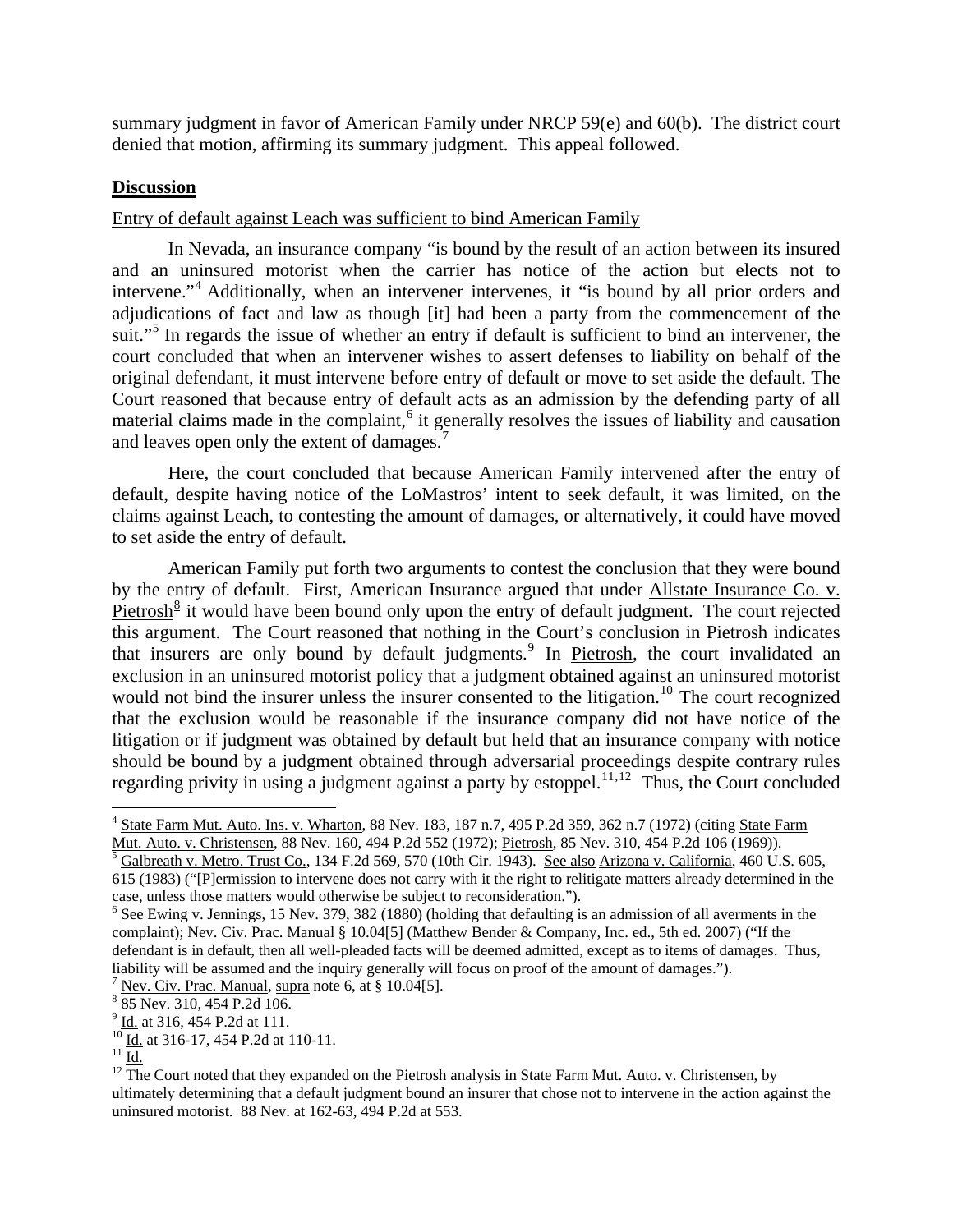that their reasoning in Pietrosh, which was expanded in Christensen, supports their conclusion that the entry of default bound American Family in this case.

Second, American Family asserted that the district court improperly applied Eckerson v. Rudy.<sup>[13](#page-3-0)</sup> The Court agreed that the Eckerson analysis was inapplicable to this case. In Eckerson, the Nevada Supreme Court affirmed a district court order denying a motion to intervene because not only was a default judgment entered against the defendant, but the judgment had been satisfied.<sup>[14](#page-3-1),[15](#page-3-2)</sup> The Court concluded that Eckerson was inapposite because it addressed the timeliness of motions to intervene, whereas in this case the issue addressed was the effect of the entry of default against the uninsured motorist on an intervener. Here, since neither the LoMastros nor American Family challenged the district court's order granting the motion to intervene in this appeal, the Court concluded that although the district court improperly applied the Eckerson analysis, it correctly determined that American Family was bound by the entry of default.

### The district court erred when it held that Nevada law requires a collision between two vehicles for recovery of uninsured motorist benefits

 American Family argued that the court should interpret the LoMastros' policy and Nevada law to require physical contact between an insured or an insured's vehicle and an uninsured vehicle before coverage is invoked. First, American Family argued that the Legislature's use of the phrase "other vehicle" in NRS 687B.145(2) indicates it contemplated the involvement of two cars in accidents giving rise to claims for uninsured or underinsured motorist benefits.<sup>[16](#page-3-3)</sup> But the Court points out that "other vehicle" could refer to a vehicle other than the one for which a policy is being issued, without requiring a collision between the insured car and the uninsured. When a statute "is capable of being understood in two or more senses by reasonably informed persons, the statute is ambiguous."<sup>[17](#page-3-4)</sup> Because NRS 687B.145(2) has two reasonable interpretations, it must be interpreted according to the Legislature's intent.<sup>[18](#page-3-5)</sup>

The Court has previously stated that the clear intent of the Legislature in requiring insurance companies to offer uninsured motorist coverage was to compensate an injured insured for injuries caused by the negligence of the owner or operator of an uninsured or underinsured motor vehicle.<sup>[19](#page-3-6)</sup> In light of that legislative intent, the Court has also stated that they "construe"

 <sup>13</sup> 72 Nev. 97, 295 P.2d 399 (1956).

<span id="page-3-2"></span><span id="page-3-1"></span><span id="page-3-0"></span><sup>&</sup>lt;sup>14</sup> Id. at 98-99, 295 P.2d at 399.<br><sup>15</sup> The court discussed a similar case, Lopez v. Merit Ins. Co., in which the Court stated that **Eckerson** was consistent with other cases preventing intervention after the entry of a final judgment and reversed a district court order allowing an insurance company to intervene in a case against an underinsured driver. 109 Nev. 553, 557, 853 P.2d 1266, 1268 (1993). In Lopez, the Court specifically declined to address whether the default judgment against the

<span id="page-3-3"></span>underinsured driver would bind the insurance company in a later proceeding. Id. at 558, 853 P.2d at 1269.<br><sup>16</sup> NRS 687B.145(2) requires that insurance policies "contain a provision which enables the insured to recover up the limits of his own coverage any amount of damages for bodily injury from his insurer which he is legally entitled to recover from the owner or operator of the *other vehicle*..." (emphasis added).

<span id="page-3-4"></span><sup>&</sup>lt;sup>17</sup> McKay v. Bd. of Supervisors, 102 Nev. 644, 649, 730 P.2d 438, 442 (1986).<br><sup>18</sup> State, Div. of Ins. v. State Farm, 116 Nev. 290, 294, 995 P.2d 482, 485 (2000).

<span id="page-3-6"></span><span id="page-3-5"></span> $^{19}$  Allstate Ins. Co. v. Pilosof, 110 Nev. 311, 314, 871 P.2d 351, 353-54 (1994) ("Uninsured motorist coverage is first-party coverage that fills the void left by uninsured parties who are liable for injuries resulting from vehicular accidents."); State Farm Mut. Auto. Ins. v. Hinkel, 87 Nev. 478, 482, 488 P.2d 1151, 1153 (1971) ("It is [the] clear intent of the legislature that NRS 693.115(1) requires protection against the peril of injury caused by an uninsured motorist to a 'person insured.' The legislative purpose in creating compulsory uninsured motorist coverage was to give needed relief to injured parties through insurance paid for by the insured.").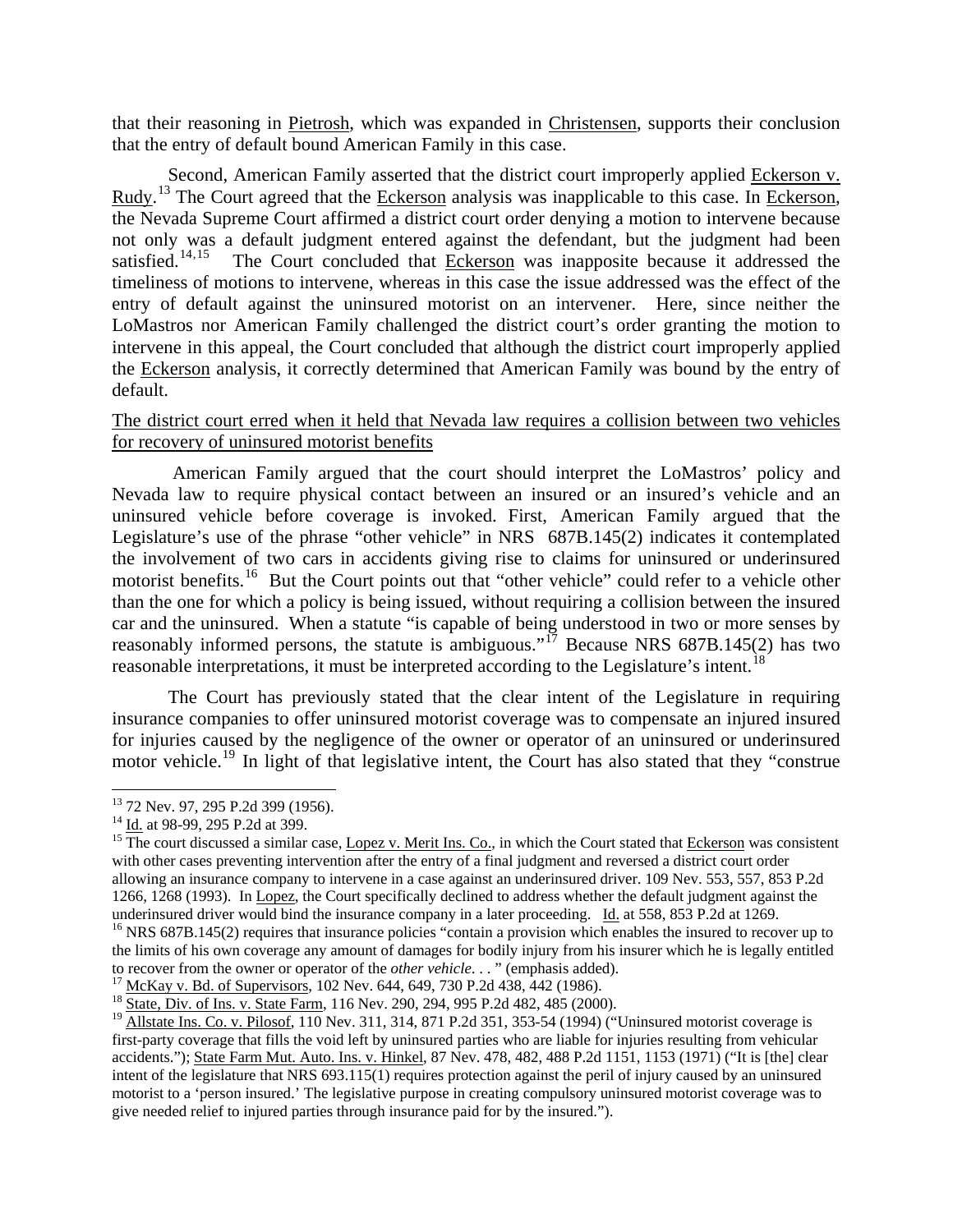our [uninsured and underinsured motorist] statutes in favor of recovery by the insured."<sup>[20](#page-4-0)</sup>[40] Thus, the Court concluded that because the plain language of NRS 687B.145(2) does not limit recovery of uninsured motorist benefits to accidents involving more than one vehicle and since such a limitation would unnecessarily limit an insured's ability to recover for his or her injuries in contravention of the legislative intent, NRS 687B.145(2) should not be read as prohibiting recovery of uninsured motorist benefits for single-vehicle accidents.

American Family next argued that the "physical contact" requirement in NRS 690B.020(3)(f) applies to all accidents for which recovery of uninsured motorist benefits are sought.<sup>[21](#page-4-1)</sup> However, the Court reasoned that because NRS 690B.020(3) has several alternate definitions of "uninsured motorist" separated by the word "or," and requires physical contact to satisfy only one of those definitions, the plain language of NRS 690B.020(3) indicates that the "physical contact" requirement applies only to accidents involving unidentified or hit-and-run motorists. Thus, the Court concluded NRS 690B.020 does not require physical contact between two vehicles for recovery of uninsured motorist benefits.

American Family next argued that Kern v. Nevada Insurance Guaranty precludes recovery. In Kern, the Court specifically addressed NRS  $690B.020(3)(f)(1)$ .<sup>[22](#page-4-2),[23](#page-4-3)</sup> In Kern, the Court stated, "[m]ost jurisdictions recognize that the purpose behind the 'physical contact' requirement is to prevent fraudulent claims where the insured loses control of his or her car and claims a 'phantom driver' forced him or her off the road."<sup>[24](#page-4-4)</sup> However, the Court stated here that the purpose clarified in Kern only applies in situations where the party at fault is unknown or unidentifiable. Thus, the court concluded that in a case like this one, where the identity of the alleged tortfeasor is known, the physical contact requirement serves no purpose and is thus inapplicable.

Finally, American Family urged the Nevada Supreme Court to adopt the view taken by the federal district court applying Texas law. In Burton v. State Farm Mutual Automobile Insurance Co., the federal court held physical contact was required in order to recover uninsured motorist benefits.<sup>[25](#page-4-5)</sup> The Court concluded that the federal court's analysis of physical contact was only dicta and that the analysis does not suggest that the court intended to state a "physical contact" requirement for all uninsured motorist claims. The Court further stated, that even if the federal court did want to make a general "physical contact" requirement, that court's dicta does not persuade this Court that Nevada should adopt such a requirement.

<span id="page-4-0"></span><sup>&</sup>lt;sup>20</sup> Allstate Ins. Co. v. Maglish, 94 Nev. 699, 702, 586 P.2d 313, 314 (1978).

<span id="page-4-1"></span><sup>&</sup>lt;sup>21</sup> NRS 690B.020(1) requires insurance companies to offer coverage "for the protection of persons insured thereunder who are legally entitled to recover damages, from owners or operators of uninsured or hit-and-run motor vehicles, for bodily injury, sickness or disease, including death, resulting from the ownership, maintenance or use of the uninsured or hit-and-run motor vehicle."

<span id="page-4-2"></span><sup>&</sup>lt;sup>22</sup> NRS 690B.020(3)(f)(1) requires physical contact between a motorist and an unidentified vehicle for that vehicle to meet one of the statutory definitions of "uninsured motor vehicle."

<span id="page-4-4"></span><span id="page-4-3"></span><sup>&</sup>lt;sup>23</sup> 109 Nev. 752, 754, 856 P.2d 1390, 1392 (1993).<br><sup>24</sup> Id. at 755, 856 P.2d at 1392.

<span id="page-4-5"></span> $^{25}$  In Burton, the court considered an accident in which two family members were injured in a single-car accident caused by a third family member's negligent driving. 869 F. Supp. 480, 483 (1994). After determining that no liability or uninsured motorist coverage was available because of various policy exclusions, the court then addressed the lack of physical contact with an uninsured vehicle. Id. at 488. By addressing the physical contact issue, the federal court apparently meant to preclude any other claim for uninsured motorist benefits based on a phantom driver not previously alleged.